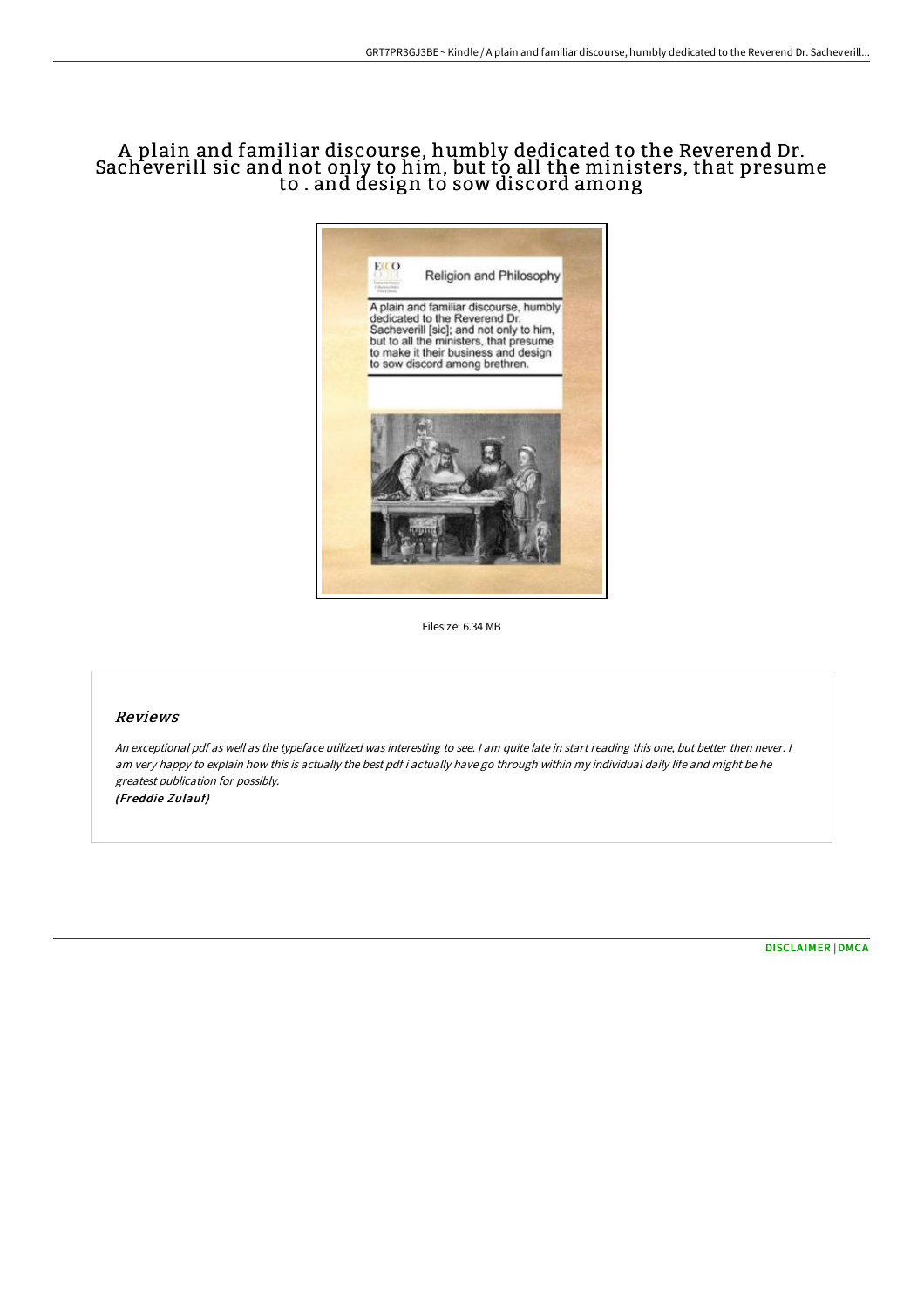## A PLAIN AND FAMILIAR DISCOURSE, HUMBLY DEDICATED TO THE REVEREND DR. SACHEVERILL SIC AND NOT ONLY TO HIM, BUT TO ALL THE MINISTERS, THAT PRESUME TO . AND DESIGN TO SOW DISCORD AMONG



Gale ECCO, Print Editions. Paperback. Book Condition: New. This item is printed on demand. Paperback. 22 pages. Dimensions: 9.7in. x 7.4in. x 0.1in.The 18th century was a wealth of knowledge, exploration and rapidly growing technology and expanding record-keeping made possible by advances in the printing press. In its determination to preserve the century of revolution, Gale initiated a revolution of its own: digitization of epic proportions to preserve these invaluable works in the largest archive of its kind. Now for the first time these high-quality digital copies of original 18th century manuscripts are available in print, making them highly accessible to libraries, undergraduate students, and independent scholars. The Age of Enlightenment profoundly enriched religious and philosophical understanding and continues to influence present-day thinking. Works collected here include masterpieces by David Hume, Immanuel Kant, and Jean-Jacques Rousseau, as well as religious sermons and moral debates on the issues of the day, such as the slave trade. The Age of Reason saw conflict between Protestantism and Catholicism transformed into one between faith and logic -- a debate that continues in the twenty-first century. The below data was compiled from various identification fields in the bibliographic record of this title. This data is provided as an additional tool in helping to insure edition identification: British LibraryT042338London : printed and sold by H. Hills, 1710. 16p. ; 8 This item ships from La Vergne,TN. Paperback.

 $\mathbf{r}$ Read A plain and familiar discourse, humbly dedicated to the Reverend Dr. [Sacheverill](http://www.bookdirs.com/a-plain-and-familiar-discourse-humbly-dedicated-.html) sic and not only to him, but to all the ministers, that presume to . and design to sow discord among Online

 $\mathbb E$  Download PDF A plain and familiar discourse, humbly dedicated to the Reverend Dr. [Sacheverill](http://www.bookdirs.com/a-plain-and-familiar-discourse-humbly-dedicated-.html) sic and not only to him, but to all the ministers, that presume to . and design to sow discord among